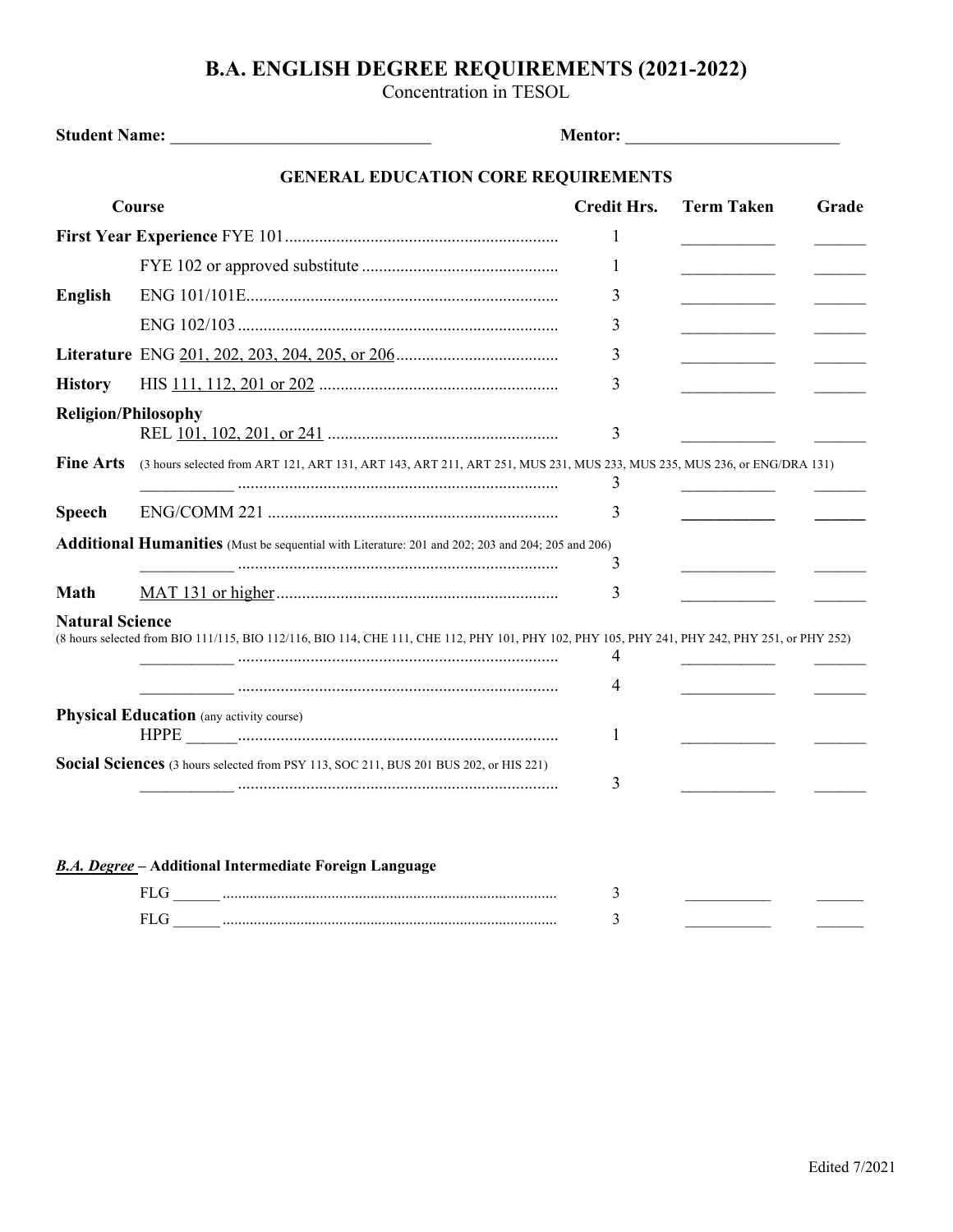## **B.A. ENGLISH DEGREE REQUIREMENTS (2021-2022)**<br>Concentration in TESOL

| <b>Courses</b>                                                                              |        | <b>Credit Hrs. Term Taken</b> | Grade |
|---------------------------------------------------------------------------------------------|--------|-------------------------------|-------|
|                                                                                             | 9      |                               |       |
|                                                                                             | 3      |                               |       |
|                                                                                             | 3      |                               |       |
|                                                                                             | 3      |                               |       |
| Literature Sequence (choose two in addition to the sequence for the General Education Core) | 6      |                               |       |
|                                                                                             | 3      |                               |       |
|                                                                                             |        |                               |       |
|                                                                                             |        |                               |       |
|                                                                                             |        |                               |       |
|                                                                                             |        |                               |       |
|                                                                                             | 3      |                               |       |
|                                                                                             | 6      |                               |       |
| Choose one:                                                                                 |        |                               |       |
|                                                                                             | 3      |                               |       |
|                                                                                             | 3      |                               |       |
| Choose one:                                                                                 |        |                               |       |
|                                                                                             |        |                               |       |
|                                                                                             | 3      |                               |       |
|                                                                                             | 3      |                               |       |
|                                                                                             |        |                               |       |
|                                                                                             |        |                               |       |
|                                                                                             |        |                               |       |
|                                                                                             |        |                               |       |
|                                                                                             | 3      |                               |       |
|                                                                                             | 3      |                               |       |
|                                                                                             | 3      |                               |       |
| ENG 404 Restoration & Eighteenth-Century English Literature                                 | 3      |                               |       |
|                                                                                             | 6      |                               |       |
|                                                                                             | 3      |                               |       |
|                                                                                             | 3      |                               |       |
|                                                                                             | 3      |                               |       |
|                                                                                             |        |                               |       |
|                                                                                             |        |                               |       |
|                                                                                             |        |                               |       |
|                                                                                             | 3      |                               |       |
|                                                                                             | 3      |                               |       |
|                                                                                             |        |                               |       |
|                                                                                             |        |                               |       |
| ENG 421 North American Nonfiction Nature Writing                                            |        |                               |       |
|                                                                                             | 3      |                               |       |
|                                                                                             | 12     |                               |       |
| (ENG 315, 330, 333, 335, 411)                                                               |        |                               |       |
|                                                                                             | 3      |                               |       |
|                                                                                             |        |                               |       |
|                                                                                             | 3      |                               |       |
|                                                                                             |        |                               |       |
|                                                                                             | $28*$  |                               |       |
|                                                                                             |        |                               |       |
|                                                                                             |        |                               |       |
|                                                                                             |        |                               |       |
|                                                                                             |        |                               |       |
|                                                                                             |        |                               |       |
|                                                                                             |        |                               |       |
|                                                                                             |        |                               |       |
|                                                                                             |        |                               |       |
|                                                                                             |        |                               |       |
|                                                                                             | $120*$ |                               |       |

\*At least 42 hours must be upper-level  $(300 \text{ or } 400)$